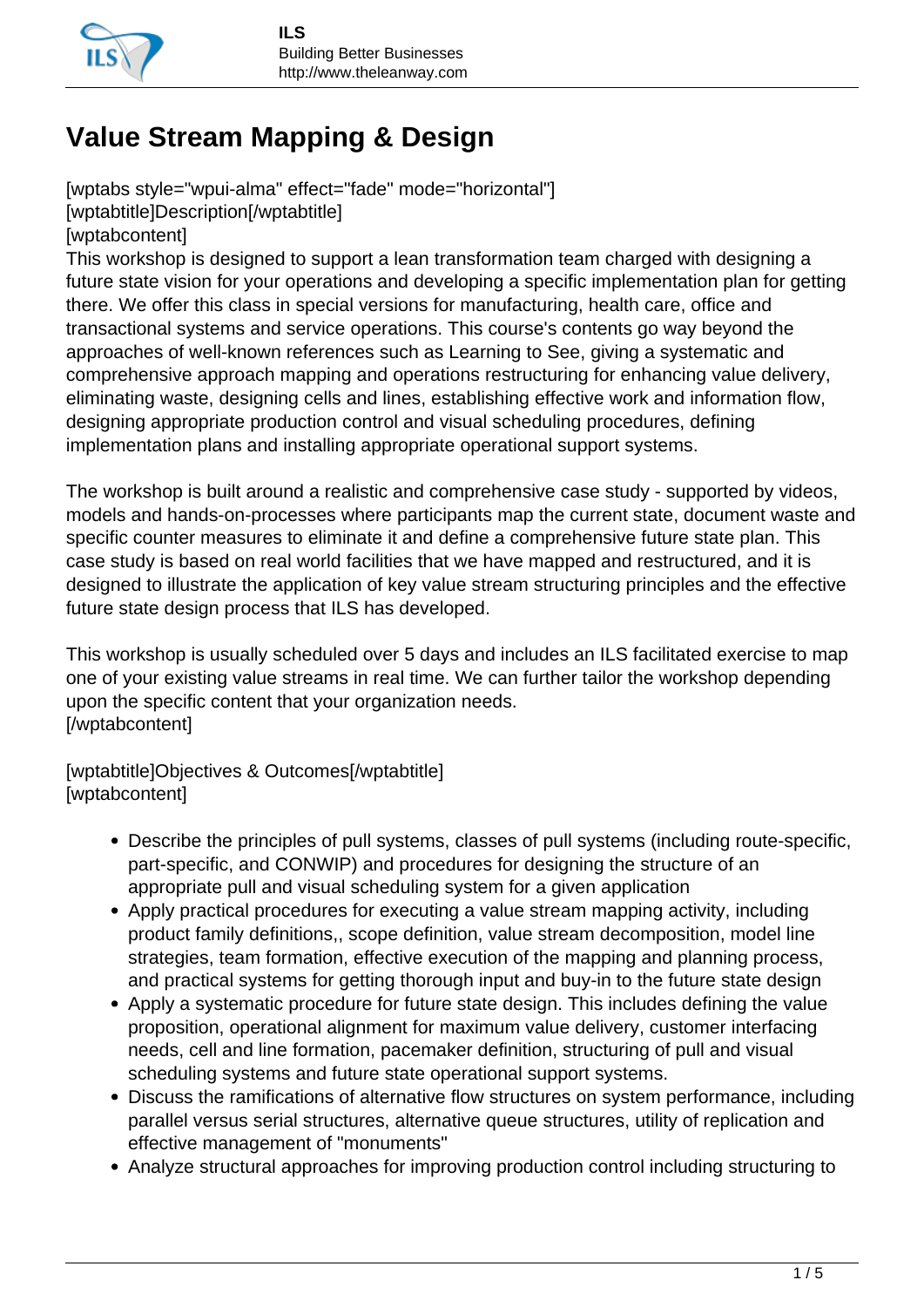

support short lead times from pacemaker to customer, establishing kitted flow, postponement strategies and preferred target structures for high-variety/custom manufacturing where variety must originate early in the routing

- Conduct a realistic capacity analysis, defining a future state that avoids built-in waste
- Comprehend overall facility layout to support the future state design

[/wptabcontent]

[wptabtitle]Target Audience[/wptabtitle] [wptabcontent] This course is designed for a team of individuals charged with developing transformation plans for the organization. It should include a broad mix of skills from a variety of functions in the company.

[/wptabcontent]

[/wptabs]

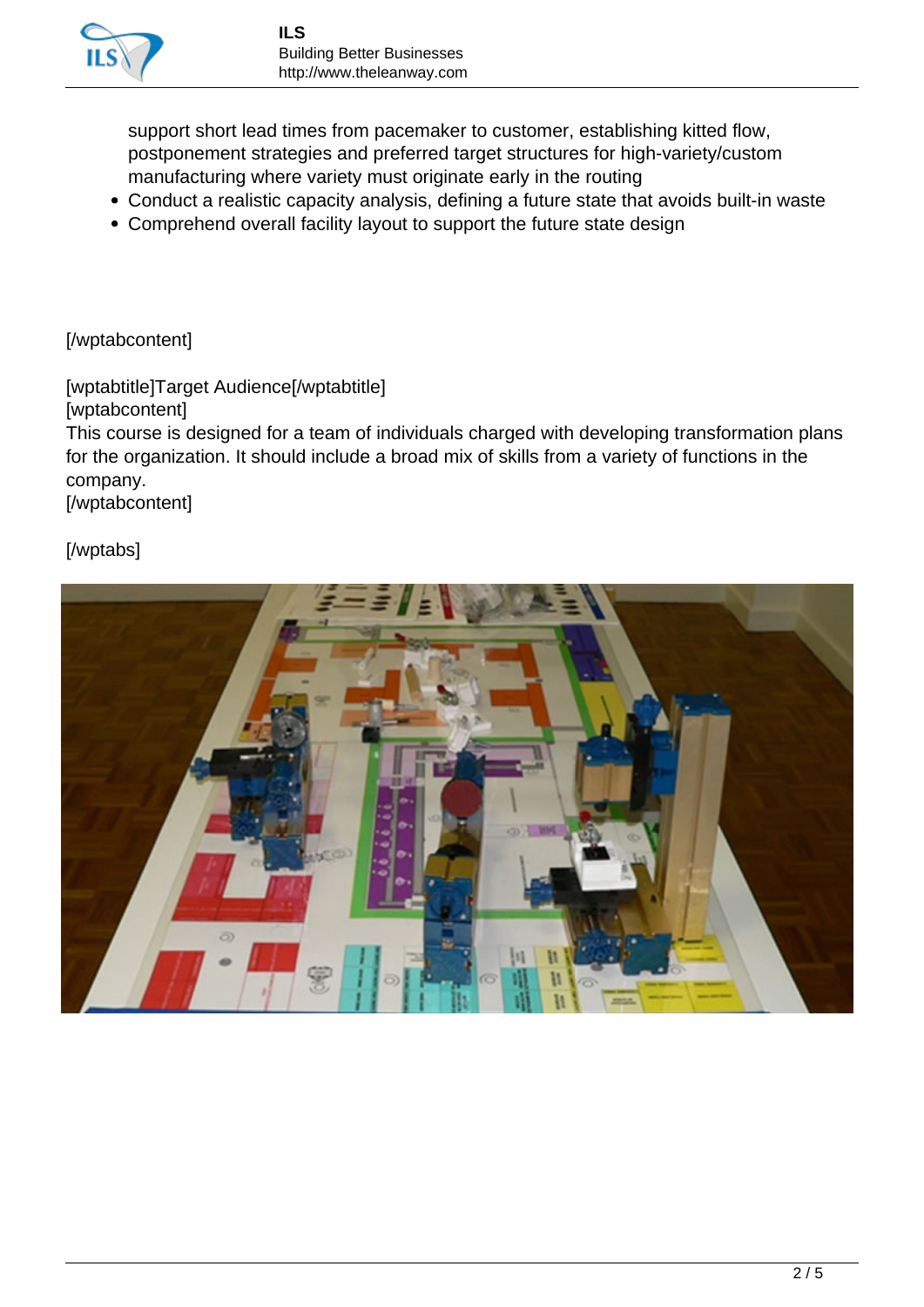



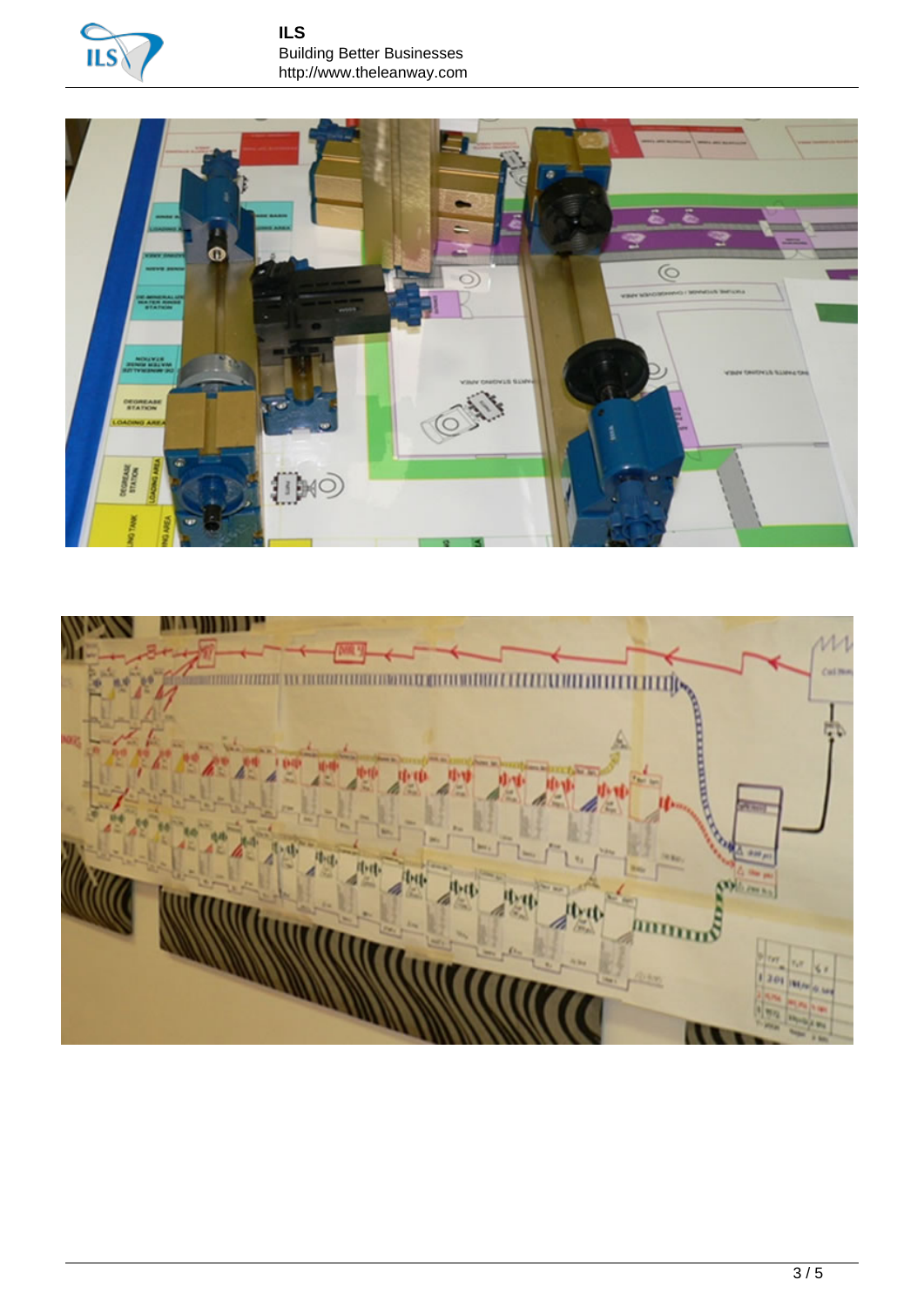